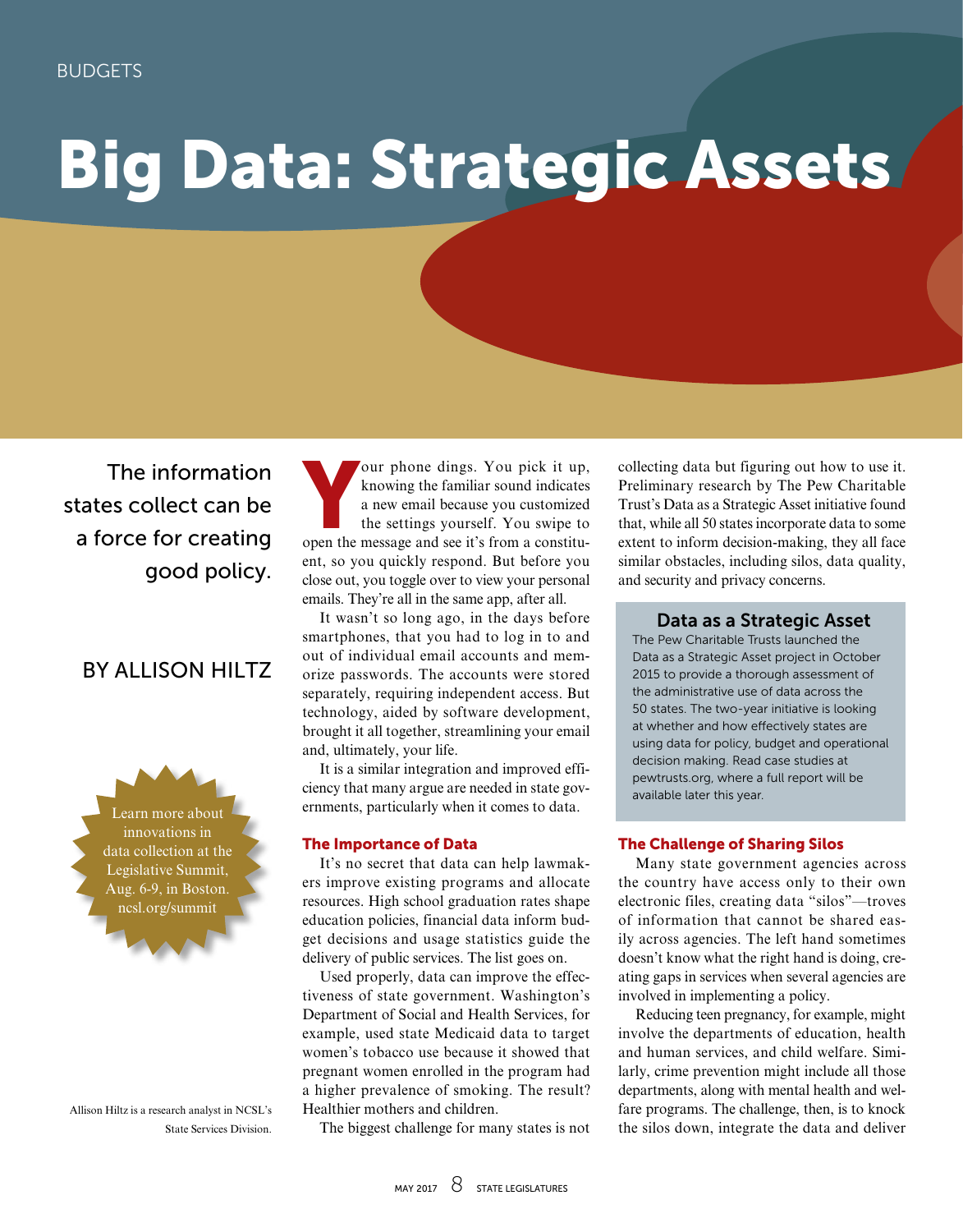

more efficient, effective programs.

Why are the silos so hard to break? First, building and sustaining the human and technical capacity to support data sharing and analysis often requires funding investments.

Second, rules often prevent sharing data, such as tax and employment records, among agencies. Adopting collaborative approaches that bring together people from different agencies—and the agencies themselves—to share and integrate data can address this challenge, according to Pew and the Center for Regional Economic Competitiveness.

# Data Quality Matters

Bad data can mean big trouble. Maryland learned this lesson in 2007, when a simple typo by the state's Department of Assessments caused one school system to be shortchanged by \$24 million, while 17 others were overpaid. Because the schools that received the extra funding were not asked to return the money, the mistake cost the state \$31 million.

Last year, Mississippi's Legislative Budget Office identified an accounting error that overestimated general fund revenues by almost \$57 million for fiscal year 2017, leading to cuts that resulted in a 1.63 percent funding decrease for most agencies.

Especially challenging are data from surveys, particularly when self-reported. A 2015 study by the National Institutes of Health on self-reported adherence to medication cited memory biases and discomfort answering sensitive questions as barriers to accurate self-reporting. Even when unintentional, inaccuracies can affect reported health outcomes and, subsequently, funding for health-related policies.

# Cybersecurity and Data Privacy

Legislators and cybersecurity professionals differ in their opinions on the effectiveness of current data-security measures, with the latter being less confident than the former that their states are prepared to handle threats. Although 66 percent of legislators say their state is doing enough to address cybersecurity, only 27 percent of chief information security officers do, according to a 2016 report by the National Association of State Chief Information Officers and Deloitte & Touche.

"We are facing a new era of data and information, and with clearer data to make informed decisions come consequences," says Montana Representative Daniel Zolnikov (R). "The more information gathered, the larger the risk of this data being stolen or misused. Privacy is a real concern,

and we should be asking ourselves why we are collecting the data, how sensitive is the data and how long should we be holding on to individual information."

Costs are a major impediment to data security. Whereas 80 percent of secu-



Representative Daniel Zolnikov Montana

rity officers cited funding as a top challenge in combating cyber threats, according to the Deloitte report, most states spend less than 2 percent of their budgets on cybersecurity.

But without a strong technological infrastructure, the odds of a successful cyberattack increase. A breach can place citizens' personal and financial data at risk and could result in identity theft, financial losses and more.

# A Cyclical Data Challenge



To harness data, states need to get buy-in from lawmakers, government departments and state agencies. Once that's secured, technical infrastructure often needs to be upgraded. With new software, hardware, networks or data centers in place, agencies can begin collecting data, but as information accumulates, greater security is required, leading back, of course, to a renewed financial commitment from the legislature.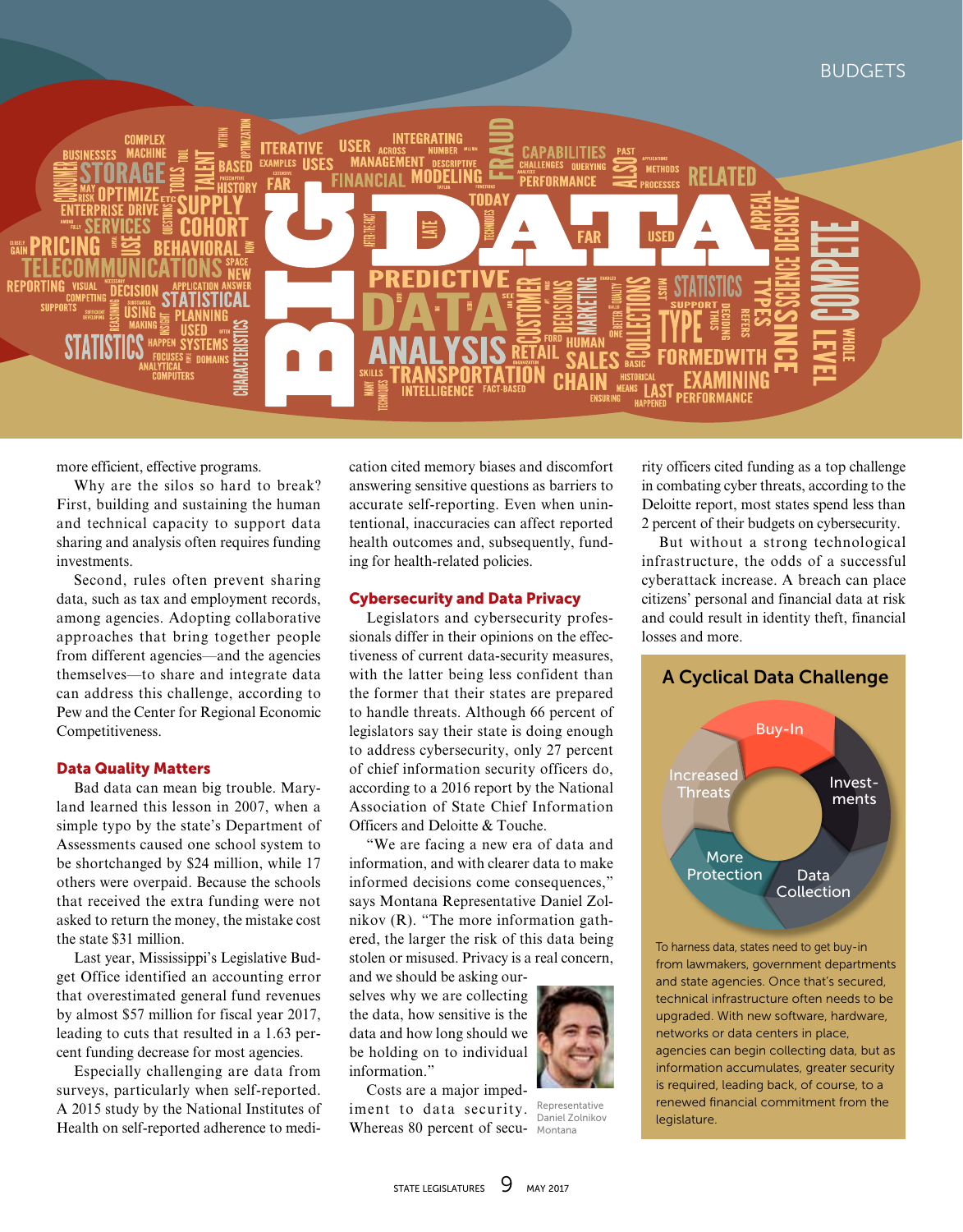# BUDGETS

# Case Studies

Pew identified three states where investing in and harnessing data improved outcomes and savings in postsecondary education enrollment, unemployment insurance and homelessness.

### Delaware

Delaware in 2009 became one of 11 states to receive grant funding from the federal Race to the Top program, which aimed, in part, to use data to increase college enrollment. Though Delaware had been collecting longitudinal data on students since 1994, it lacked the analytical capacity to put the information into a usable format. Much of it was stored in several different systems, or data silos, making it difficult to access and analyze.

After receiving the grant and additional personnel through a partnership with the Strategic Data Project at Harvard University's Center for Education Policy Research, the old silo system began to change. The first step was improving the state's technology and data analysis.

Delaware officials decided to use the enhanced data system to address the fact that many "highly qualified" high school seniors (those with SAT scores at 1550 or higher) were not enrolling in college. "Only 30 percent of first-time ninth-grade students completed high school on time, seamlessly enrolled in college the fall following graduation and continued to their second university year," according to Pew. In addition, only 51 percent of recent high school graduates enrolled in college the following fall, compared with a national average of 68 percent. The numbers were even lower for low-income families.

The data were in, but the question remained: What could Delaware officials do about it? Plenty, they decided. They could:

• Improve school counselor training and assistance in financial aid applications.

• Increase applications by first-generation and low-income students through a public education campaign that included then-Governor Jack Markell's proclaiming October and November official College Application Months.

• Develop a text-messaging service to